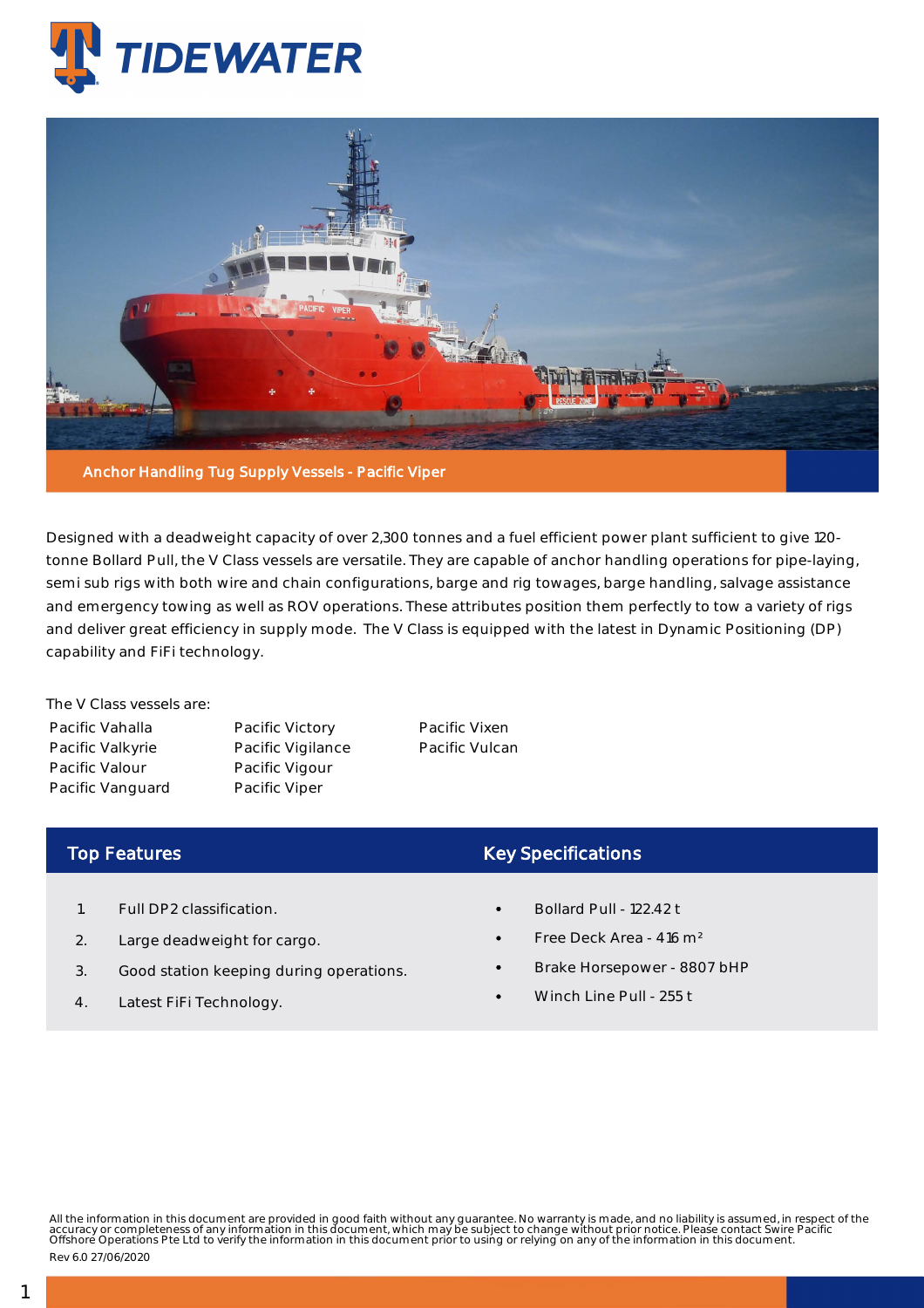



| General Information      |                                                                                                      |  |  |  |  |
|--------------------------|------------------------------------------------------------------------------------------------------|--|--|--|--|
| Vessel Name              | Pacific Viper                                                                                        |  |  |  |  |
| Built                    | Delivered at Labroy shipyard,<br>Batam, November 2008                                                |  |  |  |  |
| Flag                     | Singapore                                                                                            |  |  |  |  |
| Call Sign                | 9V2033                                                                                               |  |  |  |  |
| IMO No.                  | 9361689                                                                                              |  |  |  |  |
| Classification           |                                                                                                      |  |  |  |  |
| Class Notation           | DNV-GL +1A Fire fighter(I)<br>Offshore service<br>vessel(Anchor Handling,<br>Towing) DYNPOS(AUTŘ) E0 |  |  |  |  |
| <b>Dimensions</b>        |                                                                                                      |  |  |  |  |
| Length (LOA)             | 66.0 m                                                                                               |  |  |  |  |
| Beam                     | 16.0 <sub>m</sub>                                                                                    |  |  |  |  |
| Summer Draft             | 6.2 <sub>m</sub>                                                                                     |  |  |  |  |
| Deadweight @ SummerDraft | 2367 t                                                                                               |  |  |  |  |
| GT                       | 2147                                                                                                 |  |  |  |  |
| <b>Deck Capacities</b>   |                                                                                                      |  |  |  |  |
| Deck Load Capacity       | 870 t                                                                                                |  |  |  |  |
| Deck Strength            | 5 t/m <sup>2</sup> - General deck<br>10 t/m <sup>2</sup> - Aft AH deck                               |  |  |  |  |
| Free Deck Area           | $416 \text{ m}^2$                                                                                    |  |  |  |  |
| Length x Width           | 32.5 x 12.8 m                                                                                        |  |  |  |  |
| <b>Tank Capacities</b>   |                                                                                                      |  |  |  |  |
| <b>NLS</b>               | See brine/mud                                                                                        |  |  |  |  |
| Brine / Mud              | 589 m <sup>3</sup> (In brine/mud tanks)                                                              |  |  |  |  |
| Drill / Ballast Water    | 931 m <sup>3</sup> (Multi usage tanks,<br>dedicated 736 m <sup>3</sup> )                             |  |  |  |  |
| Dry Bulk                 | $185 \text{ m}^3$ (in 4 tanks)                                                                       |  |  |  |  |
| Fresh Water              | $455 \text{ m}^3$                                                                                    |  |  |  |  |
| <b>Fuel Dedicated</b>    | $778 \text{ m}^3$                                                                                    |  |  |  |  |
| <b>Fuel Total</b>        | 1562 m <sup>3</sup> (Incl. multi use tanks)                                                          |  |  |  |  |

| Tank Capacities Details          | Refer to Tank Capacities<br>Table                                                                                                      |  |  |  |  |
|----------------------------------|----------------------------------------------------------------------------------------------------------------------------------------|--|--|--|--|
| Drilling Brine                   | See brine/mud                                                                                                                          |  |  |  |  |
| <b>Ballast Water</b>             | 931 m <sup>3</sup> (Multi usage tanks,<br>dedicated 736 m <sup>3</sup> )                                                               |  |  |  |  |
| Drill Water                      | 931 m <sup>3</sup> (Multi usage tanks,<br>dedicated 736 m <sup>3</sup> )                                                               |  |  |  |  |
| <b>Propulsion / Bollard Pull</b> |                                                                                                                                        |  |  |  |  |
| Main Engines                     | 2 x MAN 9L27/38 each 3285<br>kW = 6570 kW (8807 bHP)<br>2 x CPP propellers in high<br>efficiency nozzles, with Hi-lift<br>flap rudders |  |  |  |  |
| <b>Thrusters</b>                 | 2 x BrunVoll bow thruster<br>each 600 kW / 804 bHP<br>2 x BrunVoll stern thruster<br>each 600 kW / 804 bHP                             |  |  |  |  |
| <b>Bollard Pull</b>              | 122.42 t @ 100% MCR                                                                                                                    |  |  |  |  |
| <b>Deck Equipment</b>            |                                                                                                                                        |  |  |  |  |
| Towing / Working Winch           | 1 x Tow winch 255 t 1st layer<br>@ 0-11.4 m/min.<br>Wire capacity 1500 m x 71<br>mm dia.                                               |  |  |  |  |
| Anchor Handling Winch            | 1 x AH winch 255 t 1st layer $@$<br>0-11.4 m/min<br>Wire capacity 1500 m x 71<br>mm dia.                                               |  |  |  |  |
| <b>Chain Lockers</b>             | $1 \times 195$ m <sup>3</sup><br>Chain capacity of:<br>2400 m 76 mm chain or<br>2000 m 84 mm chain                                     |  |  |  |  |
| Towing Pins                      | 2 x for ships with BP up to<br>160t                                                                                                    |  |  |  |  |
| <b>Shark Jaws</b>                | 2 x for wire with MBL up to<br>300 t                                                                                                   |  |  |  |  |
| <b>Stern Roller</b>              | RRM single drum with<br>diameter 2.0 m x length 5.5<br>m @ 400 t MWL                                                                   |  |  |  |  |
| Capstans                         | 2 x Hydrakraft 16 t (warping<br>head) 10 t (wire drum)                                                                                 |  |  |  |  |
| <b>Tugger Winches</b>            | 2 x Hydrakraft 10 t                                                                                                                    |  |  |  |  |

All the information in this document are provided in good faith without any guarantee. No warranty is made, and no liability is assumed, in respect of the<br>accuracy or completeness of any information in this document, which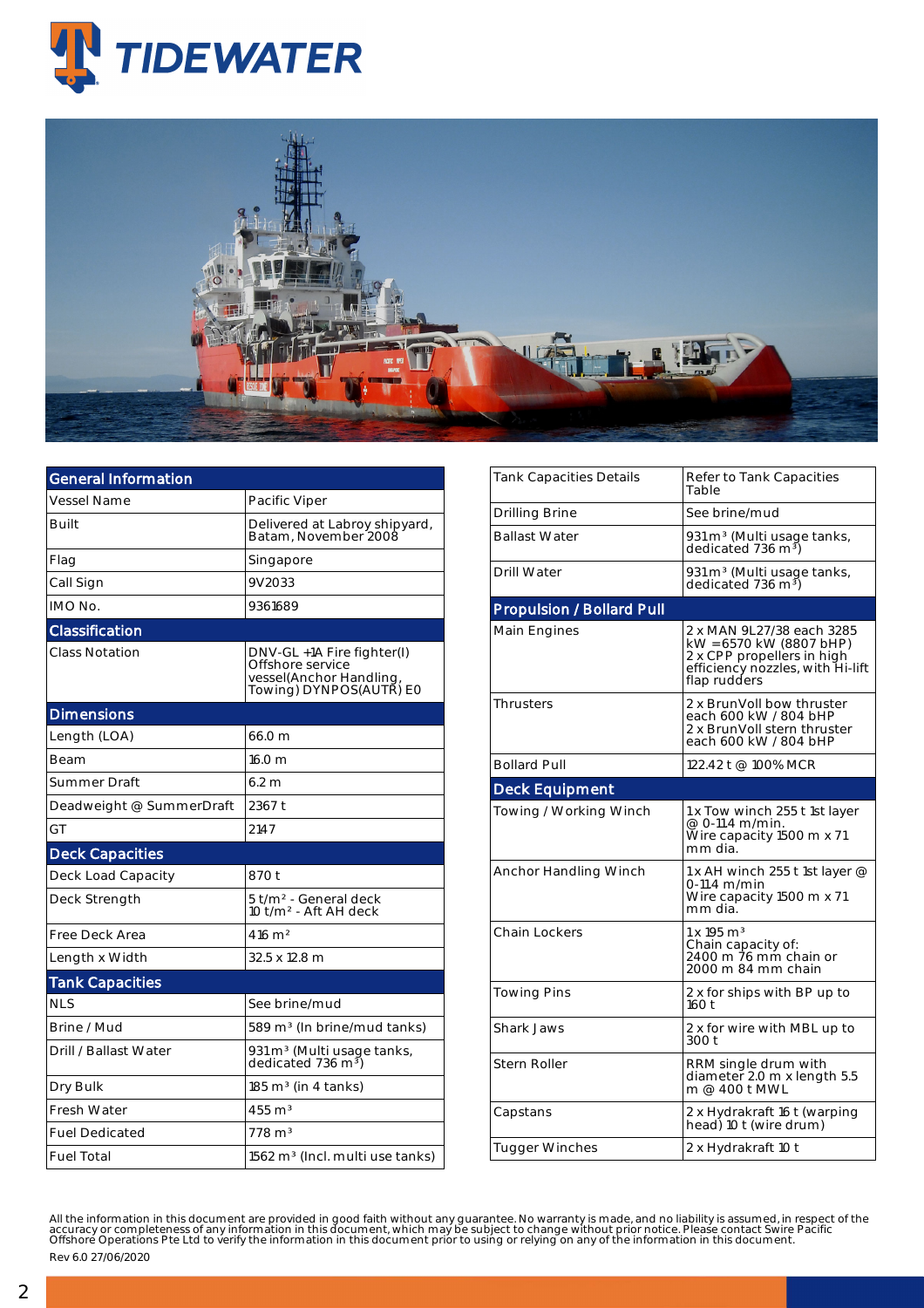

| <b>Provision Crane</b>                                                                                | 1 x electric hydraulic knuckle<br>boom Capacity 5 t @ 13 m                                                           |  |  |  |  |  |
|-------------------------------------------------------------------------------------------------------|----------------------------------------------------------------------------------------------------------------------|--|--|--|--|--|
| <b>Chain Gypsies</b>                                                                                  | 1 x 76 mm & 1 x 84 mm<br>mounted on work drum                                                                        |  |  |  |  |  |
| Performance & Economy                                                                                 |                                                                                                                      |  |  |  |  |  |
| <b>Economical Speed</b>                                                                               | Approx. 15 m <sup>3</sup> @ 10 kts                                                                                   |  |  |  |  |  |
| DP<20%                                                                                                | Approx. 11-13 m <sup>3</sup> /day                                                                                    |  |  |  |  |  |
| DP>35%                                                                                                | Approx. 15 m <sup>3</sup> /day                                                                                       |  |  |  |  |  |
| Standby in Field                                                                                      | Approx. 4.9 m <sup>3</sup> /day @ 1-4kts<br>with 1 ME<br>Approx. 10 m <sup>3</sup> /day @ 1-4kts<br>with 2 Mes       |  |  |  |  |  |
| Standby in Port                                                                                       | Approx. 1.3 m <sup>3</sup> /day                                                                                      |  |  |  |  |  |
| Note                                                                                                  | Performance & Economy<br>figures given at mean vessel<br>draft of 5.5 m (1825 t<br>deadweight) & Beaufort Scale<br>2 |  |  |  |  |  |
| <b>Dynamic Positioning System</b>                                                                     |                                                                                                                      |  |  |  |  |  |
| Type                                                                                                  | GE Energy C - Series DPS-21<br>Duplex DP System with<br>Independent Joystick back-up<br>system (IJS)                 |  |  |  |  |  |
| Reference Systems                                                                                     | 2 x Sonardyne HPR prepared<br>2 x Veripos DGPS<br>1 x Fanbeam                                                        |  |  |  |  |  |
| <b>Motion Reference Units</b>                                                                         | 3 x Tokyo Keiki TG8000<br>3 x Gill Wind Observer II<br>UltraSonic Type<br>1 x VRU Watson & 1 x VRU TTS<br><b>DMS</b> |  |  |  |  |  |
| <b>Rescue Boat</b>                                                                                    |                                                                                                                      |  |  |  |  |  |
| 1.1 x Maritime Partner MP660 Springer, 10 person, SOLAS<br>approved FRB with inboard diesel waterjet. |                                                                                                                      |  |  |  |  |  |
| Accommodation                                                                                         |                                                                                                                      |  |  |  |  |  |
| Person Capacity                                                                                       | Total 32<br>8 x 1man cabin<br>4 x 2man cabins (Including<br>hospital)<br>4 x 4man cabins                             |  |  |  |  |  |

All the information in this document are provided in good faith without any guarantee. No warranty is made, and no liability is assumed, in respect of the<br>accuracy or completeness of any information in this document, which